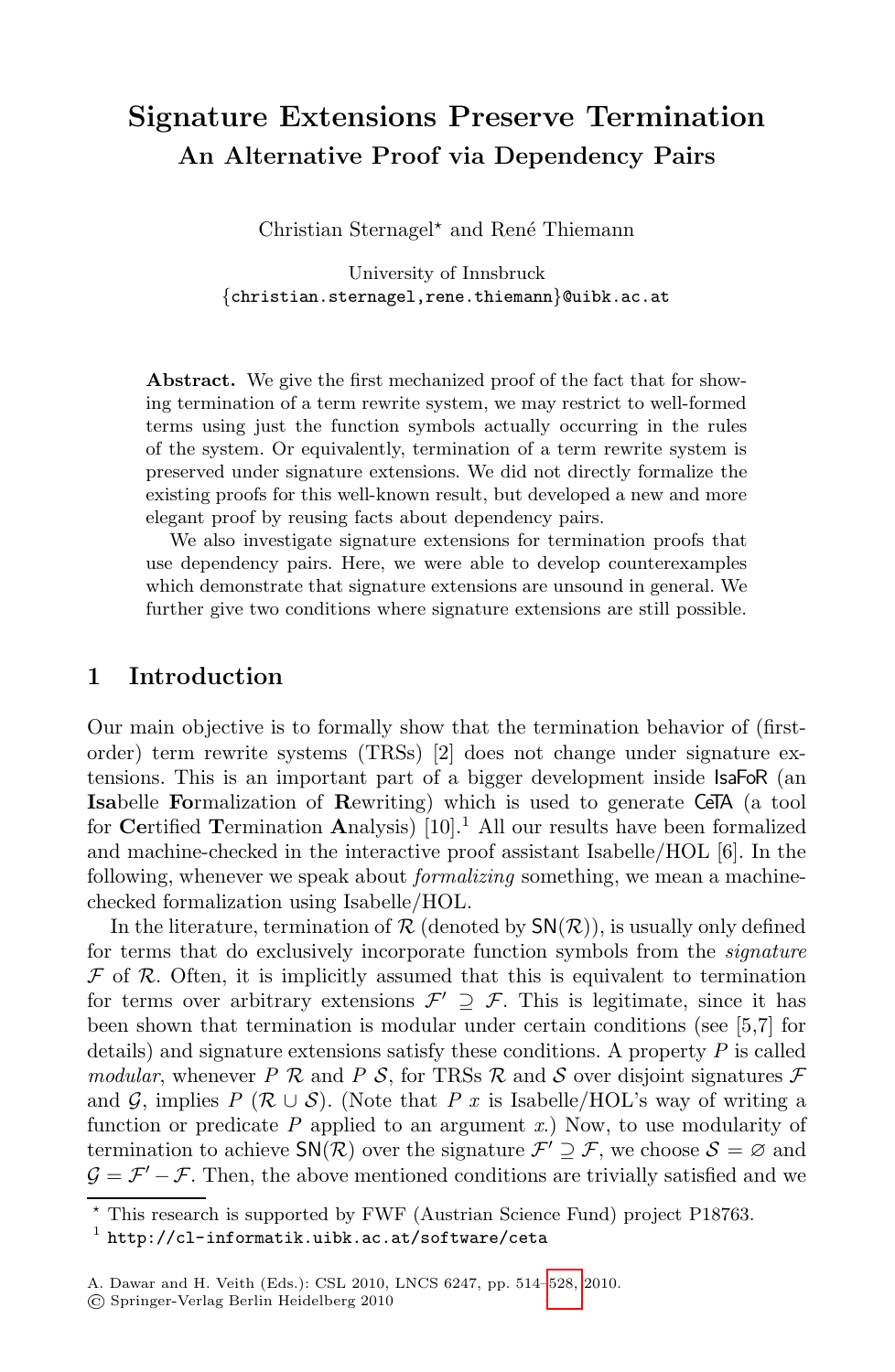obtain  $SN(\mathcal{R}) \Longrightarrow SN(\mathcal{R} \cup \mathcal{S})$ , where the latter system has the same rules as  $\mathcal{R}$ , but the signature  $\mathcal{F}'$ .

In this way, the two aforementioned proofs (which both use rather similar proof techniques), can be used to obtain termination preservation under signature extensions. However, the first proof [5] is quite long and complicated even on paper (10 pages, neglecting preliminaries). Concerning the second proof [7]—although short on paper—there are two reasons for not going that way:

- 1. This proof would require to formalize concepts that are currently not available in our library but are assumed as preliminaries in the paper proof (which is the only reason that the proof is short). This includes, e.g., multi-hole contexts, and functions like *rank*, *top*, etc. Furthermore, some of those concepts seem bulky to formalize, e.g., multi-hole contexts would require that a context having n holes is always applied to exactly n terms. This cannot be guaranteed on the type level without having dependent types and would lead to side-conditions that had to be added to all proofs using multi-hole contexts.
- 2. We do already have a formalization of many term rewriting related concepts. Thus, it seems only natural to build on top of those available results.

Hence, we take a different road (that may seem as a detour in the beginning). We use  $\mathcal{F}(\mathcal{R})$  to denote the signature just containing function symbols that do actually occur in some rule of R. By  $\Rightarrow_R$  we denote the rewrite relation induced by R just using terms over  $\mathcal{F}(\mathcal{R})$  and by  $\rightarrow_{\mathcal{R}}$  the same relation but for terms over arbitrary extensions of  $\mathcal{F}(\mathcal{R})$  (i.e.,  $\Rightarrow_{\mathcal{R}}$  is a restriction of  $\rightarrow_{\mathcal{R}}$ ). Hence, our first main result can be written as

#### **Theorem 1.**  $SN(\Rightarrow_R) \longleftrightarrow SN(\rightarrow_R)$

In the proof, we concentrate on the direction from left to right, since the converse trivially holds. Before we give our general proof idea, we want to show why "the direct approach" is difficult. By "direct" we mean:

*Assume that there is an infinite sequence in*  $\rightarrow_{\mathcal{R}}$  *and construct an infinite sequence in*  $\Rightarrow_R$  *out of it.* 

For this purpose we would have to provide a function *f* such that  $f \circ \mathbb{R}$  f t is implied by  $s \rightarrow_{\mathcal{R}} t$  for arbitrary terms *s* and *t*. This requires that *f* somehow removes all function symbols that are not in  $\mathcal{F}(\mathcal{R})$  from its argument but still preserves any redexes (i.e., subterms where rules are applicable). For example the simple idea to *clean* terms by replacing all subterms  $f(\ldots)$  where  $f \notin$  $\mathcal{F}(\mathcal{R})$  by the same variable, does not work. The reason is that a given infinite  $\rightarrow_{\mathcal{R}}$ -derivation might take place strictly below a symbol  $f \notin \mathcal{F}(\mathcal{R})$  and then, after turning  $f(\ldots)$  into a variable, those reductions can no longer be simulated. To cut a long story short, we stopped at some point to investigate this direction further, since all our approaches became awfully complicated (especially for mechanizing the proof).

Our salvation appeared in the form of *dependency pairs* (DPs). By redirecting the course of our proof into the DP setting [1] and back again, we were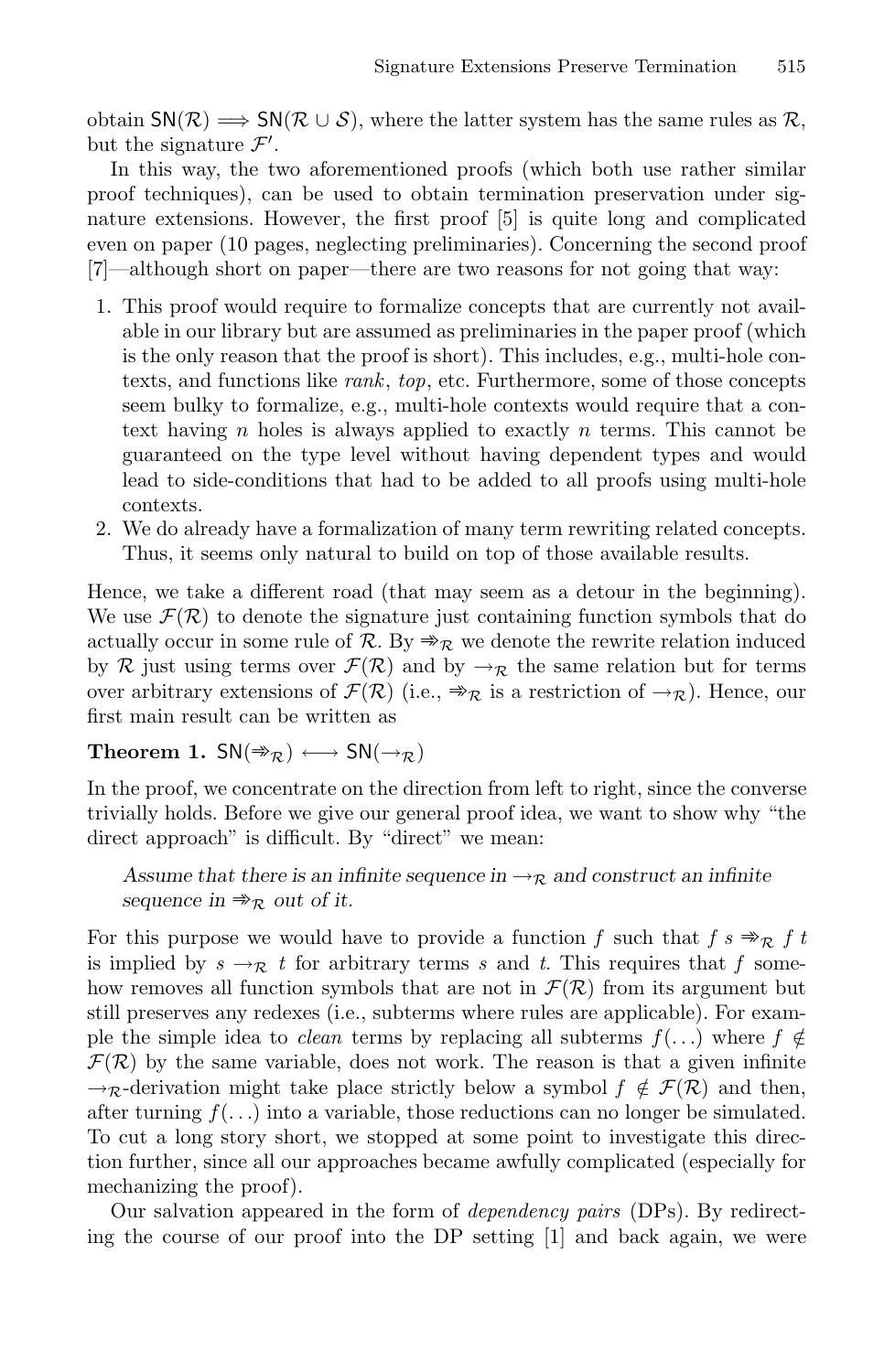able to give a short and (in our opinion) elegant proof of Theorem 1, using the simple technique of cleaning. The reason is that by using DPs we obtain a derivation which contains infinitely many reductions at the root position. And all these root reductions are still possible after cleaning. Note that this also shows that signature extensions are sound for termination problems in the DP setting (Lemma 8)—our second main result.

However, after trying to extend our proof to the DP setting with *minimal chains*, we discovered a counterexample demonstrating that signature extensions are unsound for non-left-linear TRSs. A small modification of this counterexample also shows that the technique of root-labeling [8] in the DP setting with minimal chains—which relies on signature extensions—is also only sound for left-linear TRSs. This refutes the corresponding result in [8] which does not demand left-linearity. (As the modularity results of [5,7] do not consider minimal chains, these results are not affected by our counterexample.)

In total, in this paper we show that signature extensions are possible for termination of TRSs and that they can be used in the DP setting for left-linear TRSs or for non-minimal chains. We also show that the soundness proofs of root-labeling can be repaired by additionally demanding left-linearity.

The structure of our discourse is as follows: In Section 2 we recall some necessary definitions of term rewriting (as used in our formalization). Afterwards, in Section 3, we give some results on DPs. Two of our main results are given in Section 4, where we also formally prove completeness of DPs. Then, in Section 5 we show some applications—including root-labeling—and limitations of our results. Here, we also discuss the problem of signature extensions in combination with minimal chains and show that there is no problem in the left-linear case. We finally conclude in Section 6.

Since all facts we are using have been machine-checked, we do not give any proofs for results from Sections 2 and 3 and refer the interested reader to the IsaFoR sources (freely available from its website). Our formalization of Theorem 1 can be found under the name SN\_wfrstep\_SN\_rstep\_conv in the theory DpFramework. Also in Section 4 we try to skip technical details and give a highlevel overview of our proofs.

# **2 Preliminaries**

In IsaFoR we are concerned with first-order *terms* defined by the data type:

**datatype** 
$$
(\alpha, \beta)
$$
 term = Var  $\beta$  | Fun  $\alpha$   $((\alpha, \beta)$  term list)

Hence, a term is either a *variable*, or a *function symbol* applied to a list of argument terms. Note that this definition does not incorporate any well-formedness conditions. In particular, there is no signature that terms are restricted to. We identify a function symbol by its representation together with its arity. Hence, the function symbol  $f$  in the term  $Fun f$   $\parallel$  is different from the function symbol *f* in the term *Fun f* [*Var x* ] (the former has arity 0 and the latter arity 1). To increase readability we write terms like the previous two as  $f$  (a constant without arguments) and  $f(x)$ , respectively. A *(rewrite) rule* is a pair of terms and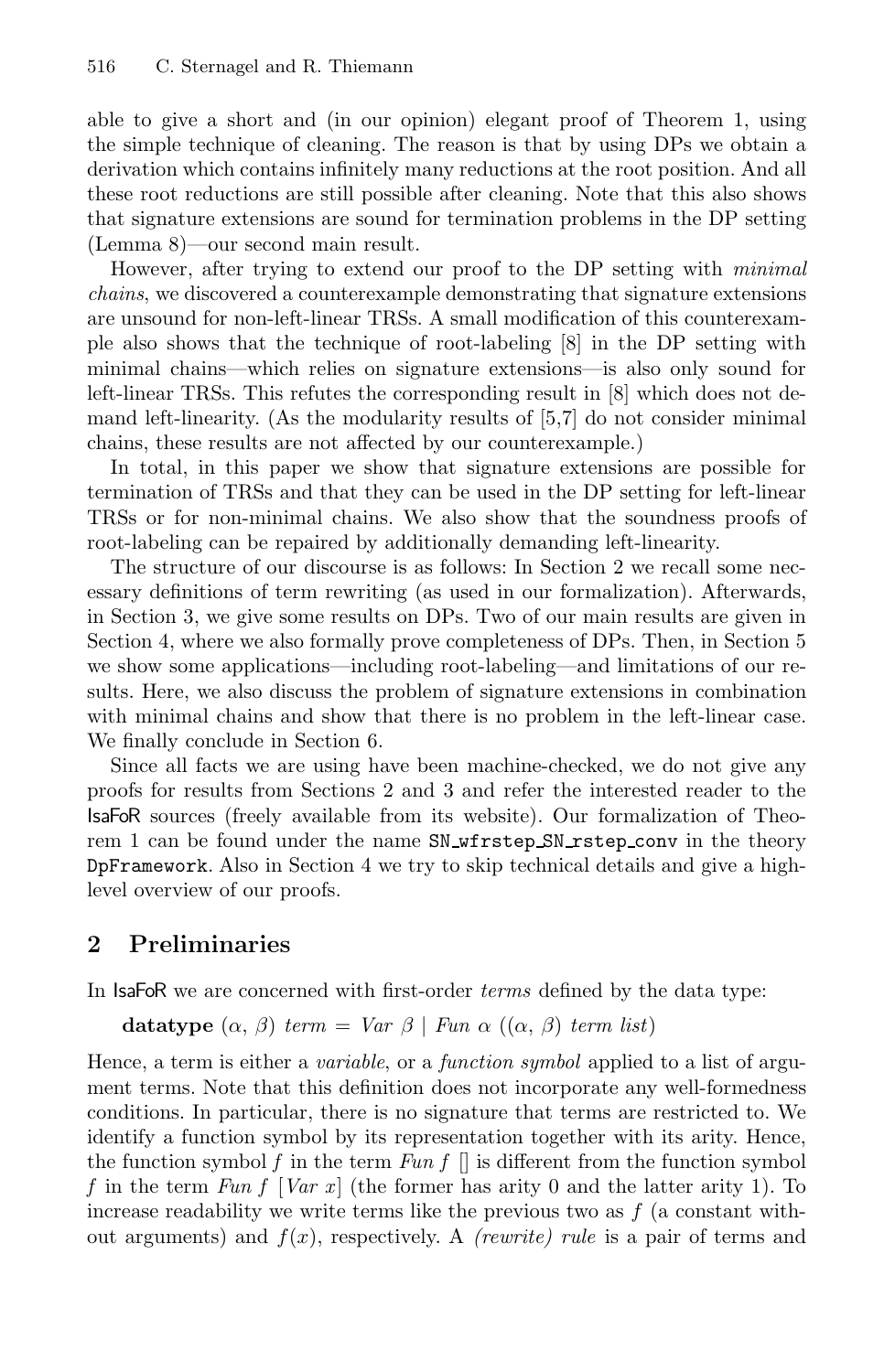a *TRS* is a set of rules. A TRS is *well-formed* iff all left-hand sides of rules are non-variable terms and for each rule every variable occurring in the right-hand side also occurs in the left-hand side. We write  $\mathbf{w}$  for  $\mathcal{R}$  to indicate that the TRS  $R$  is well-formed.

*Example 2.* The TRS { $add(0, y) \rightarrow y$ ,  $add(s(x), y) \rightarrow s(add(x, y))$ }, encoding addition on Peano numbers, is well-formed.

The *rewrite relation induced by a TRS* R is obtained by closing R under substitutions and contexts, i.e.,  $\rightarrow_{\mathcal{R}}$  is defined inductively by the rules:

$$
\frac{(l, r) \in \mathcal{R}}{l \to \mathcal{R} r} \qquad \frac{s \to \mathcal{R} t}{s \sigma \to \mathcal{R} t \sigma} \qquad \frac{s \to \mathcal{R} t}{C[s] \to \mathcal{R} C[t]}
$$

Here, *to* denotes the application of a substitution  $\sigma$  to a term *t* and  $C[t]$  denotes substituting the hole in the context *C* by the term *t*. Whenever  $s \rightarrow \mathbb{R}$  *t*, we say that *s* rewrites (in one step) to *t*.

A TRS is *terminating*/*strongly normalizing* iff the rewrite relation  $\rightarrow_R$  induced by R is well-founded—denoted by  $SN(\rightarrow_R)$ . (We sometimes write  $SN(R)$ ) instead of  $SN(\rightarrow_R)$  to stress that termination is a property depending merely on  $\mathcal{R}$ .) Termination of a specific term is written as  $\mathsf{SN}_{\mathcal{R}}(t)$ , i.e., there is no infinite  $\rightarrow_{\mathcal{R}}$ -derivation starting from t.

Using the definition of  $\rightarrow_R$ , termination is formalized as  $\mathsf{SN}(\rightarrow_R) \equiv \exists \mathbf{t} \cdot \forall i$ .  $t_i \rightarrow \mathbb{R}$   $t_{i+1}$ . Here, we use functions from natural numbers to some type  $\tau$ , to encode infinite sequences over elements of type  $\tau$ , which are written by **t** in contrast to terms  $t$ . We use subscripts to indicate positions in such infinite sequences, i.e., we write  $t_i$  to denote the *i*-th element in the infinite sequence  $t$ .

Remember that by  $\mathcal{F}(\mathcal{R})$  we denote the signature of function symbols actually occurring in some rule of  $R$ . Using the function

$$
\mathcal{F}(x) = \varnothing, \n\mathcal{F}(f(\vec{ts})) = \{(f, |\vec{ts}|)\} \cup \bigcup \{\mathcal{F}(t) | t \in \vec{ts}\}.
$$

 $\mathcal{F}(\mathcal{R})$  is obtained by extending  $\mathcal{F}(\cdot)$  to TRSs in the obvious way.

*Example 3.* The signature of the TRS from Example 2 is  $\{(\text{add}, 2), (\text{s}, 1), (0, 0)\}.$ 

#### **3 Dependency Pairs**

To get hold of the *(recursive) function calls* in a TRS, the so called *dependency pairs* are used [1,3].

**Definition 4.** *The DPs of a TRS* R *are defined by*

 $DP(\mathcal{R}) = \{ (l^{\sharp}, f^{\sharp}(\vec{ts})) \mid \exists r \ldotp (l, r) \in \mathcal{R} \land f \in \mathcal{D}(\mathcal{R}) \land r \geq f(\vec{ts}) \land l \not\triangleright f(\vec{ts}) \}$ 

where  $(\triangleright) \trianglerighteq$  denotes the (proper) subterm relation on terms and  $\mathcal{D}(\mathcal{R})$  is the set *of defined function symbols in* R*.* <sup>2</sup> *By* · *we denote the operation of marking the root symbol of a term with the special marker . In examples we use capitalization* and hence write F instead of  $f^{\sharp}$ .

 $2$  A function symbol is defined in a TRS, if it occurs as the root of a left-hand side.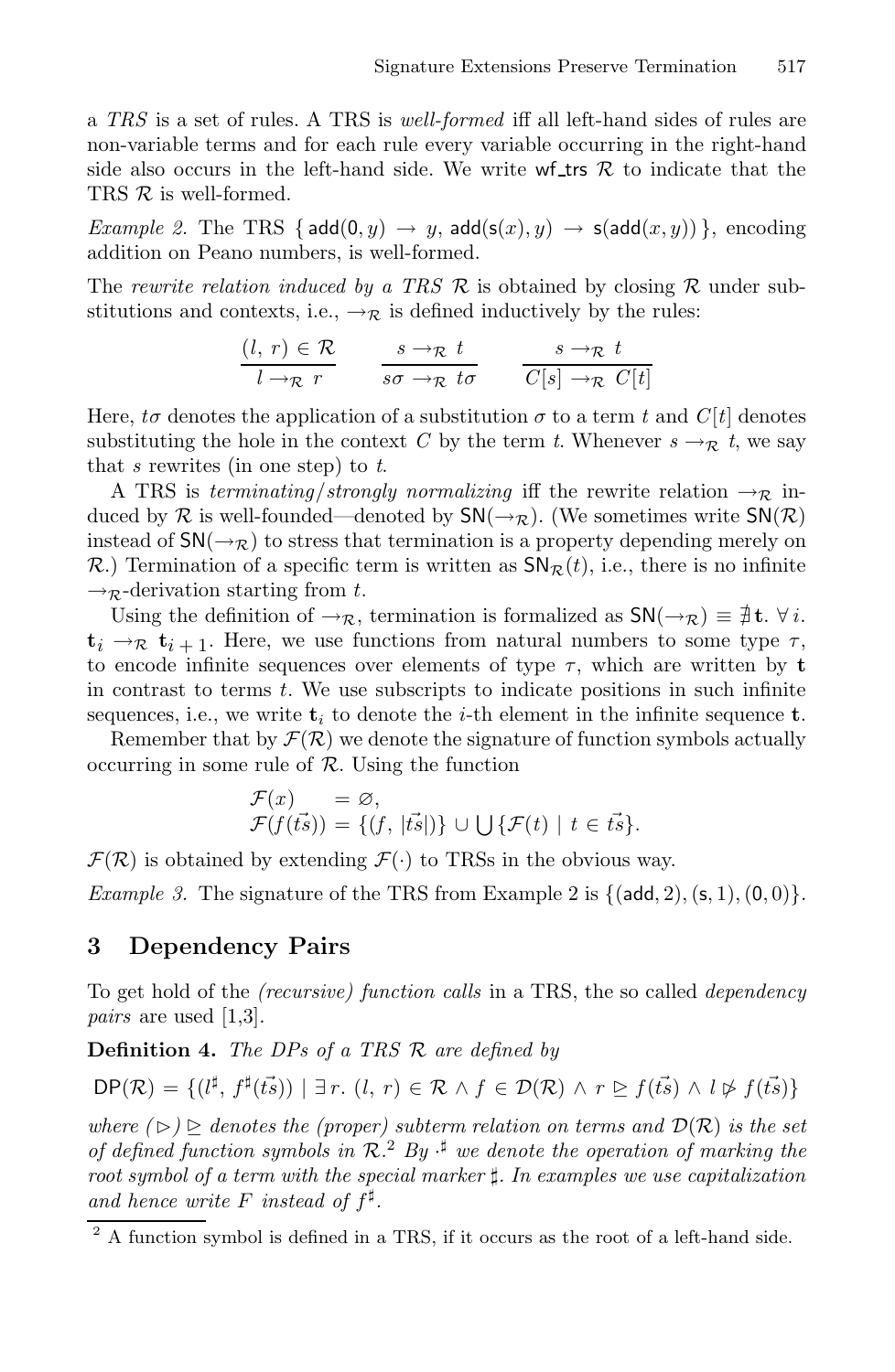*Example 5.* Since the TRS of Example 2 contains just one "recursive call," we get the single DP  $ADD(s(x), y) \rightarrow ADD(x, y)$ .

Note how DPs get rid of context information. This is exactly what makes them so useful in our proof.

Having DPs, we can use an alternative characterization of nontermination using DP problems and chains. A *DP problem*  $(\mathcal{P}, \mathcal{R})$  just consists of two TRSs  $\mathcal P$  and  $\mathcal R$ . Then a  $(\mathcal P, \mathcal R)$ *-chain* is an infinite sequence of the following shape:

 $\forall i. (\mathbf{s}_i, \mathbf{t}_i) \in \mathcal{P} \land \mathbf{t}_i \boldsymbol{\sigma}_i \rightarrow_{\mathcal{R}}^* \mathbf{s}_i + \mathbf{1} \boldsymbol{\sigma}_i + \mathbf{1} \cdot$ 

We use the abbreviation ichain  $(\mathcal{P}, \mathcal{R})$  **s t**  $\sigma$  for such a sequence. The soundness result of DPs then states that a (well-formed) TRS  $\mathcal{R}$  is terminating if there is no infinite  $(DP(\mathcal{R}), \mathcal{R})$ -chain where the formalization was described in [10].

**Lemma 6.** wf\_trs  $\mathcal{R} \implies \neg \text{ SN}(\rightarrow_R) \implies \exists \text{ s } \text{ t } \sigma$ . ichain (DP(R), R) s  $\text{ t } \sigma$ 

Sometimes, we are interested in *minimal*  $(P, R)$ -chains. The only difference between min ichain  $(\mathcal{P}, \mathcal{R})$  **s t**  $\sigma$  and ichain  $(\mathcal{P}, \mathcal{R})$  **s t**  $\sigma$ , is the additional requirement in minimal chains that  $SN_{\mathcal{R}}(\mathbf{t}_i \sigma_i)$  for all *i*.

# **4 Main Results**

Since our term data type does not take care of building only terms corresponding to a specific signature, by default any rewrite relation  $\rightarrow_{\mathcal{R}}$  in our formalization is defined over terms containing arbitrary function symbols. Our first goal is to show that once we have shown termination for terms using only function symbols from  $\mathcal{F}(\mathcal{R})$ , this implies that  $\rightarrow_{\mathcal{R}}$  does terminate for arbitrary terms. Before doing that, we need means to identify well-formed terms. To this end we use the inductively defined set  $\mathcal{T}(\mathcal{F})$ , containing all terms that are well-formed with respect to the signature  $\mathcal{F}$ .

#### **Definition 7 (Well-Formed Terms)**

$$
\frac{(f, |\vec{ts}|) \in \mathcal{F} \quad \forall t \in \vec{ts}, t \in \mathcal{T}(\mathcal{F})}{f(\vec{ts}) \in \mathcal{T}(\mathcal{F})}
$$

Using this definition we can define the well-formed rewrite relation induced by a TRS R:

$$
\Rightarrow_{\mathcal{R}} \equiv \{ (s, t) \mid s \rightarrow_{\mathcal{R}} t \land s \in \mathcal{T}(\mathcal{F}(\mathcal{R})) \land t \in \mathcal{T}(\mathcal{F}(\mathcal{R})) \}.
$$

Further, let  $\mathcal{C}(\mathcal{F})$  denote the set of well-formed contexts with respect to the signature F. What we want to show is  $SN(\Rightarrow_R) \implies SN(\rightarrow_R)$ . For the proof we need a way to remove unwanted function symbols from terms. This is the purpose of the following *cleaning* function:

$$
\begin{array}{ll}\n\llbracket y \rrbracket_{\mathcal{F}} & = y \\
\llbracket f(t\vec{s}) \rrbracket_{\mathcal{F}} & = \text{if } (f, |\vec{ts}|) \in \mathcal{F} \text{ then } f(\text{map } [\![\cdot]\!]_{\mathcal{F}} \text{ } \vec{ts}) \text{ else } z\n\end{array}
$$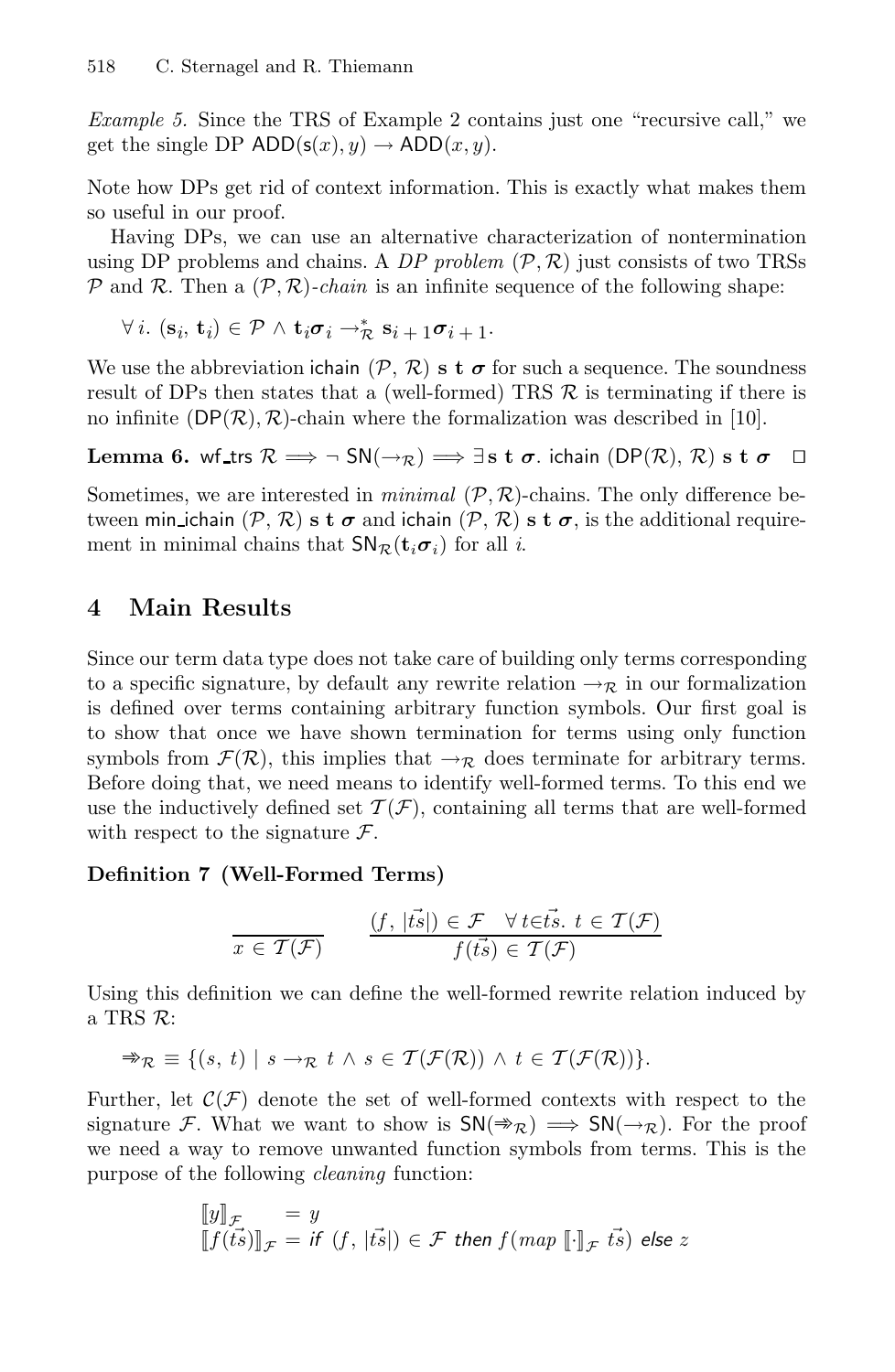where  $z$  denotes an arbitrary but fixed variable. Intuitively, every subterm of a term whose root is not in the given signature, is replaced by  $z$ . Having this, the proof of  $SN(\Rightarrow_R) \implies SN(\rightarrow_R)$  (actually we prove its contrapositive) is done in three stages:

- 1. First, we assume  $\neg SM(\rightarrow_R)$ . Then by the soundness of DPs (Lemma 6) we obtain an infinite  $(DP(\mathcal{R}), \mathcal{R})$ -chain.
- 2. Next, we show that every infinite chain can be transformed into an infinite *clean* chain.
- 3. And finally, we show completeness of the DP-transformation for well-formed terms, i.e., that an infinite clean  $(DP(\mathcal{R}), \mathcal{R})$ -chain can be transformed into an infinite derivation w.r.t.  $\Rightarrow_{\mathcal{R}}$ . Hence,  $\neg SN(\Rightarrow_{\mathcal{R}})$ , concluding the proof.

In total we get wf\_trs  $\mathcal{R} \implies SN(\Rightarrow_{\mathcal{R}}) \implies SN(\rightarrow_{\mathcal{R}})$  and since every non-wellformed TRS is nonterminating, we finally have a proof of Theorem 1. Note that the second step also shows the second main result: signature extensions are valid when performing termination proofs using DPs (without minimality).

It remains to prove the following two lemmas:

#### **Lemma 8 (Signature Restrictions for Chains)**

 $\mathcal{F}(\mathcal{P}, \mathcal{R}) \subseteq \mathcal{F} \Longrightarrow$  ichain  $(\mathcal{P}, \mathcal{R})$  s t  $\sigma \Longrightarrow$  ichain  $(\mathcal{P}, \mathcal{R})$  s t  $\llbracket \sigma \rrbracket_{\mathcal{F}}$ 

**Lemma 9** (Completeness of DPs for  $\Rightarrow_{\mathcal{R}}$ )  $\mathsf{ichain}\ (\mathsf{DP}(\mathcal{R}),\ \mathcal{R})\ \mathtt{s}\ \mathtt{t}\ [\![\boldsymbol{\sigma}]\!]_{\sharp(\mathcal{R})} \Longrightarrow \neg\ \mathsf{SN}(\Rrightarrow \mathcal{R})$ 

where we use the abbreviations  $\mathcal{F}(\mathcal{P}, \mathcal{R}) \equiv \mathcal{F}(\mathcal{P}) \cup \mathcal{F}(\mathcal{R})$  and  $\sharp(\mathcal{R}) \equiv \mathcal{F}(\mathcal{R}) \cup$  $\mathcal{F}^{\sharp}(\mathcal{R})$  with  $\mathcal{F}^{\sharp}(\mathcal{R}) \equiv \{ (f^{\sharp}, n) \mid (f, n) \in \mathcal{F}(\mathcal{R}) \}$ , and the cleaning function is extended to sequences of substitutions in the obvious way.

Note that by applying first Lemma 8 and then Lemma 9, we also obtain the classical completeness result of DPs.

### **Lemma 10 (Completeness of DPs).** ichain (DP( $\mathcal{R}$ ),  $\mathcal{R}$ ) **s t**  $\sigma \Longrightarrow \neg \text{SN}(\rightarrow_{\mathcal{R}})$

*Proof.* Obviously, we have  $\mathcal{F}(DP(\mathcal{R}), \mathcal{R}) \subseteq \sharp(\mathcal{R})$ . Together with the assumption ichain (DP( $\mathcal{R}$ ),  $\mathcal{R}$ ) **s t**  $\sigma$ , this yields ichain (DP( $\mathcal{R}$ ),  $\mathcal{R}$ ) **s t**  $\llbracket \sigma \rrbracket_{\sharp(\mathcal{R})}$ , using Lemma 8. Then, from Lemma 9, we obtain  $\neg SN(\nArr\negthinspace_{\mathcal{R}})$  and thus  $\neg SN(\nArr\negthinspace_{\mathcal{R}})$ .  $\Box$ 

*Proof (of Lemma 8)*. From the assumptions of Lemma 8 we obtain

$$
\forall i. \, \mathbf{s}_i \in \mathcal{T}(\mathcal{F}) \land \mathbf{t}_i \in \mathcal{T}(\mathcal{F}), \tag{1}
$$

$$
\forall i. \mathbf{t}_i \boldsymbol{\sigma}_i \rightarrow_{\mathcal{R}}^* \mathbf{s}_{i+1} \boldsymbol{\sigma}_{i+1}, \qquad (2)
$$

$$
\forall i. \, (\mathbf{s}_i, \mathbf{t}_i) \in \mathcal{P}.\tag{3}
$$

Further note that whenever there is an  $\mathcal{R}\text{-step}$  from s to t, then either this step is also possible in the cleaned versions of  $s$  and  $t$ , or the cleaned versions are equal, i.e.,

$$
s \to_{\mathcal{R}} t \Longrightarrow [[s]]_{\mathcal{F}(\mathcal{R})} \to_{\mathcal{R}}^{\equiv} [[t]]_{\mathcal{F}(\mathcal{R})}.
$$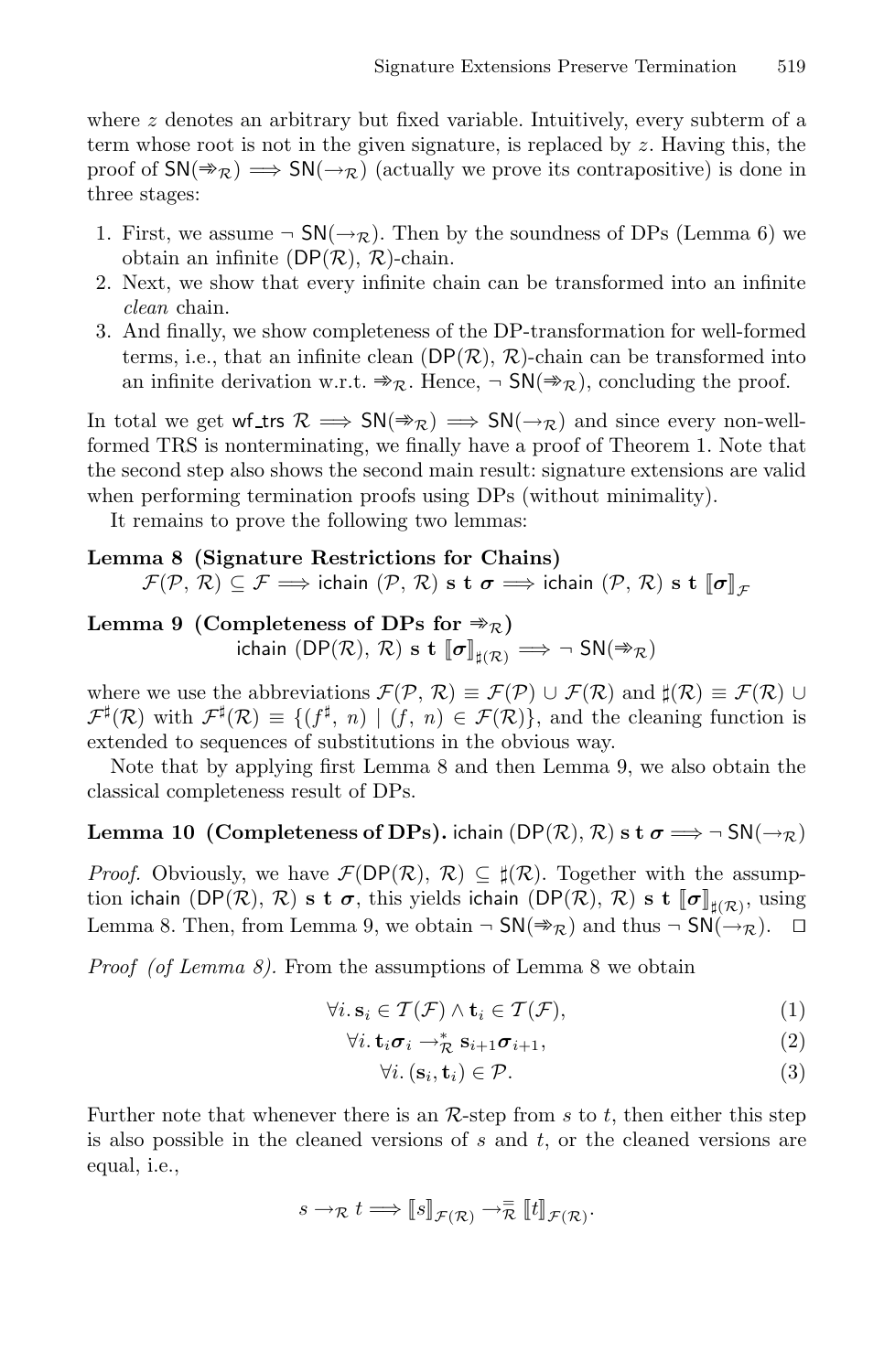From this and (2) we may conclude

$$
\forall i. \llbracket \mathbf{t}_i \boldsymbol{\sigma}_i \rrbracket_{\mathcal{F}} \rightarrow_{\mathcal{R}}^* \llbracket \mathbf{s}_{i+1} \boldsymbol{\sigma}_{i+1} \rrbracket_{\mathcal{F}}
$$

by induction over the length of the rewrite sequence (remember that  $\mathcal{F}(\mathcal{R}) \subset \mathcal{F}$ ). Using (1) we may push the applications of the clean function inside, resulting in

$$
\forall i.\, \llbracket \mathbf{t}_i \rrbracket_{\mathcal{F}} \llbracket \boldsymbol{\sigma}_i \rrbracket_{\mathcal{F}} \rightarrow^*_{\mathcal{R}} \llbracket \mathbf{s}_{i+1} \rrbracket_{\mathcal{F}} \llbracket \boldsymbol{\sigma}_{i+1} \rrbracket_{\mathcal{F}}.
$$

Together with (3) we obtain the desired clean infinite chain as (1) shows  $[\mathbf{s}_i]_{\mathcal{F}} =$  $\mathbf{s}_i$  and  $[\![\mathbf{t}_i]\!]_{\mathcal{F}} = \mathbf{t}_i$  for all i.

*Proof (of Lemma 9).* Again, we show the lemma in its contrapositive form. Thus, we assume  $SN(\nArr_{\mathcal{R}})$ . Now, let F denote the signature of R and  $u(\cdot)$  the operation of 'unsharping,' i.e., removing  $\sharp s$  from terms:

$$
\mathbf{u}(t) = \begin{cases} f(\text{map } \mathbf{u}(\cdot) \ \vec{ts}) & \text{if } t = f^{\sharp}(\vec{ts}) \text{ or } t = f(\vec{ts}), \text{ and} \\ t & \text{otherwise.} \end{cases}
$$

The extension of u to substitutions is defined as  $u(\sigma)(x) = u(\sigma(x))$ . For the sake of a contradiction, assume that there is an infinite  $(DP(\mathcal{R}), \mathcal{R})$ -chain over **s**, **t**, and  $[\![\sigma]\!]_{\sharp(\mathcal{R})}$ . Since cleaning does not affect **s** and **t**, this implies an infinite  $(DP(\mathcal{R}), \mathcal{R})$ -chain over  $\llbracket \mathbf{s} \rrbracket_{\sharp(\mathcal{R})}$ ,  $\llbracket \mathbf{t} \rrbracket_{\sharp(\mathcal{R})}$ , and  $\llbracket \boldsymbol{\sigma} \rrbracket_{\sharp(\mathcal{R})}$ , i.e.,

$$
\forall i. \left( [\![\mathbf{s}_i]\!]_{\sharp(\mathcal{R})}, [\![\mathbf{t}_i]\!]_{\sharp(\mathcal{R})} \right) \in \mathsf{DP}(\mathcal{R})\tag{4}
$$

$$
\forall i. \left[\![\mathbf{t}_i\right]\!]_{\sharp(\mathcal{R})} \left[\![\boldsymbol{\sigma}_i\right]\!]_{\sharp(\mathcal{R})} \to_{\mathcal{R}}^* \left[\![\mathbf{s}_{i+1}\right]\!]_{\sharp(\mathcal{R})} \left[\![\boldsymbol{\sigma}_{i+1}\right]\!]_{\sharp(\mathcal{R})} \tag{5}
$$

Then from (4) we obtain

$$
\forall i. \,\exists C. \, C \in \mathcal{C}(\mathcal{F}) \land [\![\mathsf{u}(\mathbf{s}_i)]\!]_{\mathcal{F}} \rightarrow_{\mathcal{R}} C[[\![\mathsf{u}(\mathbf{t}_i)]\!]_{\mathcal{F}}]
$$

by construction of  $DP(R)$ . Using the *Axiom of Choice* we hence obtain a sequence of contexts  $C$ , such that  $C_i$  is the context employed in the *i*-th step of (4), i.e.,

$$
\forall i. \mathbf{C}_i \in \mathcal{C}(\mathcal{F}) \land [\![\mathbf{u}(\mathbf{s}_i)]\!]_{\mathcal{F}} \rightarrow_{\mathcal{R}} \mathbf{C}_i [\![\mathbf{u}(\mathbf{t}_i)]\!]_{\mathcal{F}}] \tag{6}
$$

Let **D** denote the following sequence:

$$
\mathbf{D}_{i} = \begin{cases} \Box & \text{if } i = 0, \\ \mathbf{D}_{i-1} \circ (\mathbf{C}_{i}[\![\mathsf{u}(\boldsymbol{\sigma}_{i})]\!]_{\mathcal{F}}) & \text{otherwise.} \end{cases}
$$

Where ∘ denotes the composition of contexts, i.e., the right context replaces the hole of the left one. This function gives for the  $i$ -th DP-step in the infinite chain, all the contexts that have been lost due to using  $\mathsf{DP}(\mathcal{R})$  instead of  $\mathcal R$  and additionally applies all the necessary substitutions. For the sake of brevity we define:

$$
\mathbf{s}'_i = \mathbf{D}_i[\llbracket \mathbf{u}(\mathbf{s}_i) \rrbracket_{\mathcal{F}}[\llbracket \mathbf{u}(\boldsymbol{\sigma}_i) \rrbracket_{\mathcal{F}}]
$$

$$
\mathbf{t}'_i = \mathbf{D}_{i+1}[\llbracket \mathbf{u}(\mathbf{t}_i) \rrbracket_{\mathcal{F}}[\llbracket \mathbf{u}(\boldsymbol{\sigma}_i) \rrbracket_{\mathcal{F}}]
$$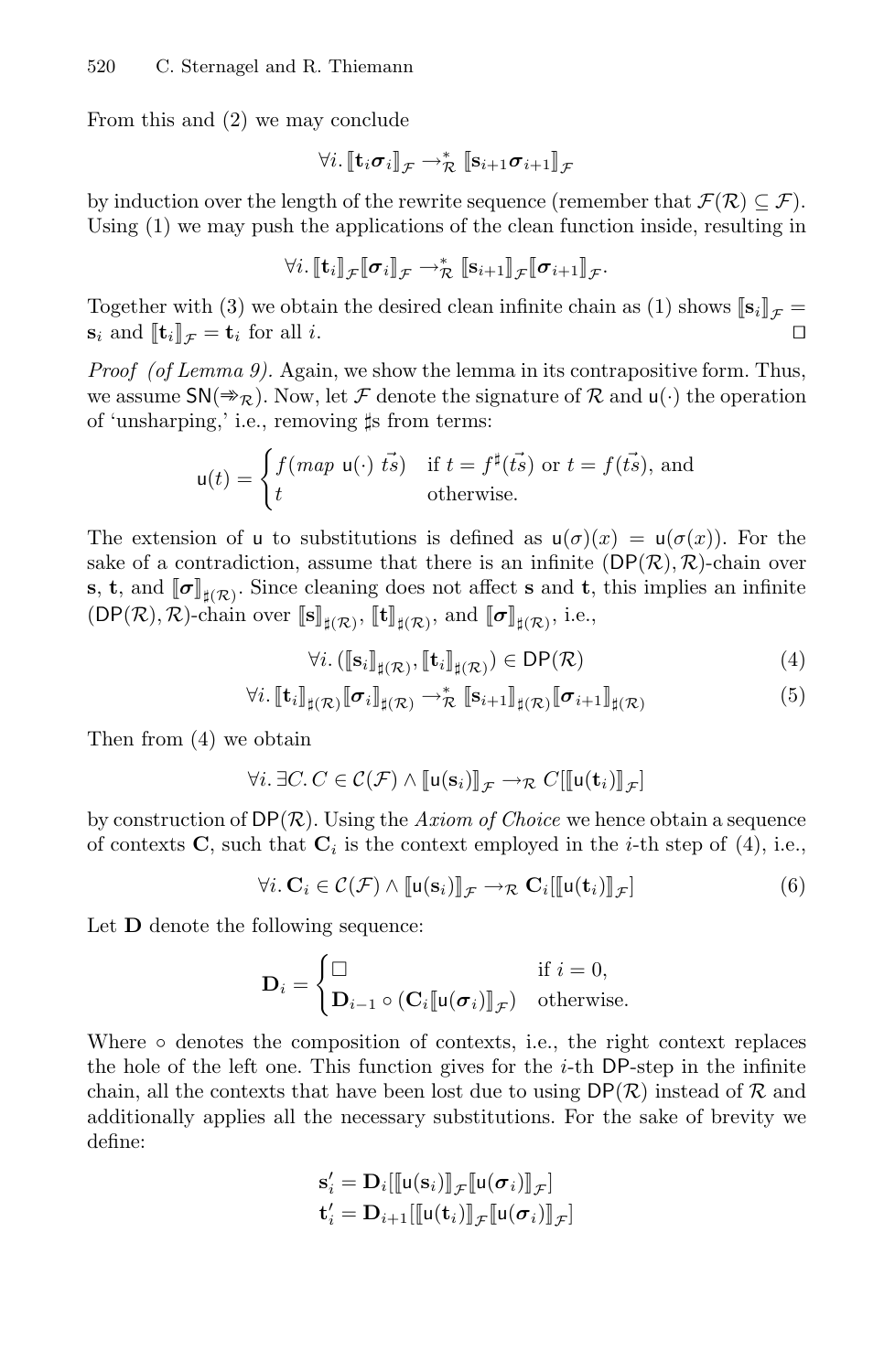Then by (6) we have  $\mathbf{s}'_i \to \mathbf{r}$  **t**<sub>i</sub>, since rewriting is closed under contexts and substitutions. From (5) we conclude  $[\![\mathsf{u}(\mathbf{t}_i)]\!]_{\mathcal{F}} [\![\mathsf{u}(\sigma_i)]\!]_{\mathcal{F}} \to_{\mathcal{R}}^* [\![\mathsf{u}(\mathbf{s}_{i+1})\!]_{\mathcal{F}} [\![\mathsf{u}(\sigma_{i+1})\!]_{\mathcal{F}},$ since removing  $\sharp s$  does not destroy any redexes of  $R$ . By wrapping this derivation in the context  $\mathbf{D}_{i+1}$  we obtain  $\mathbf{t}'_i \to_{\mathcal{R}}^* \mathbf{s}'_{i+1}$ . Combining this with  $\mathbf{s}'_i \to_{\mathcal{R}} \mathbf{t}'_i$ yields

$$
\mathbf{s}_i' \to_{\mathcal{R}}^+ \mathbf{s}_{i+1}'
$$

From our assumption  $\mathsf{SN}(\Rrightarrow_{\mathcal{R}})$  we conclude that  $\mathcal R$  is well-formed. Moreover, it is apparent from the definitions of  $\llbracket \cdot \rrbracket_{\mathcal{F}}$  and  $\mathbf{D}_i$ , together with (6) that all the **s**<sup>1</sup><sub>2</sub>'s are well-formed, i.e.,  $\mathbf{s}'_i \in \mathcal{T}(\mathcal{F})$ . Together with the well-formedness of R one can prove that also all intermediate terms in all derivations  $\mathbf{s}'_i \to \mathcal{R} \mathbf{s}'_{i+1}$  are in  $\mathcal{T}(\mathcal{F})$ . Thus we have an infinite  $\Rightarrow_{\mathcal{R}}$ -sequence which contradicts our assumption  $SN(\Rightarrow_{\mathcal{R}})$ .  $SN(\Rightarrow_{\mathcal{R}})$ .

# **5 Applications**

In most termination tools, termination techniques are freely combined within a complex termination proof. For example, it is a standard procedure to first remove some rules from  $\mathcal{R}$ , resulting in  $\mathcal{R}'$ , and then prove  $\mathsf{SN}(\mathcal{R}')$  without caring about any changes in the signature. I.e., proving termination of  $\mathsf{SN}(\mathcal{R}')$  is performed as if the signature were  $\mathcal{F}(\mathcal{R}')$  and not the original signature  $\mathcal{F}(\mathcal{R})$ . The soundness of this approach relies upon Theorem 1.

At first view, Theorem 1 might not seem important, as there are several termination techniques which do not rely upon the signature. For example, when using polynomial interpretations, it always suffices to give the interpretations for the function symbols occurring in the TRS, no matter if the signature contains other symbols. The reason is that the interpretation of any other symbol has no impact when computing the polynomials for the left-hand sides and right-hand sides of the rules. Similar situations occur for other reduction orders and other termination techniques, like semantic labeling [11].

However, we are aware of at least two termination techniques where the signature is essential.

*String Reversal.* If we restrict terms in rewriting to employ only unary function symbols, we are in the setting of *string rewriting*. For notational convenience we write abc instead of  $a(b(c(x)))$ , where the variable x is implicit. There are several termination techniques that work only/better for strings. One of them is string reversal. This technique uses the fact that a string rewrite system (SRS) S is terminating iff rev(S) is terminating. Here, rev(S) denotes the mapping of the function

$$
\mathsf{rev}(t) = \begin{cases} \mathsf{rev}(t')a & \text{if } t = at', \\ t & \text{otherwise,} \end{cases}
$$

over all left-hand sides and right-hand sides of  $S$ . In practice, this often helps to automatically find a termination proof.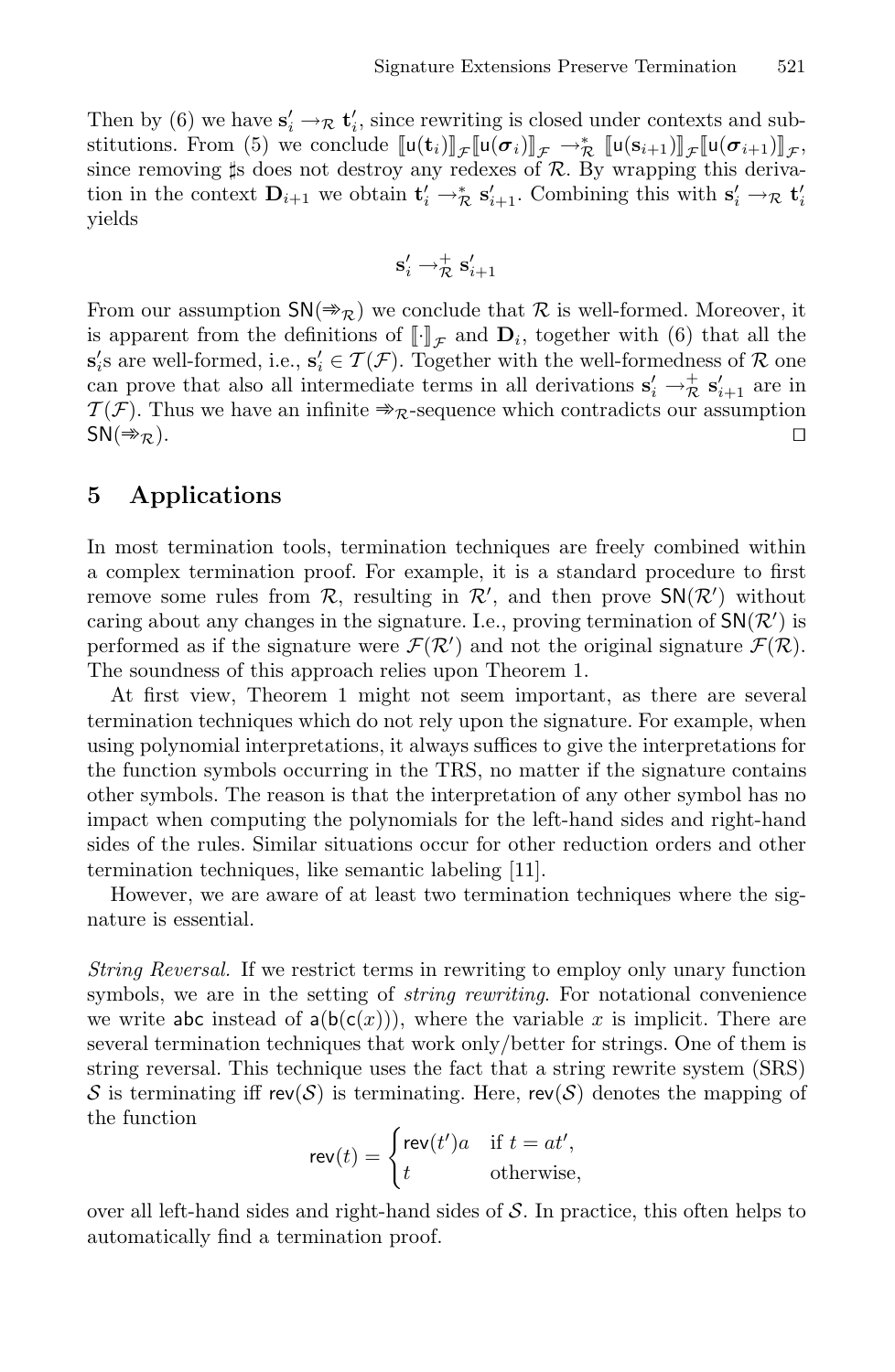*Example 11.* Consider the following TRS

$$
\mathsf{a}(\mathsf{b}(\mathsf{b}(x))) \to \mathsf{a}(\mathsf{b}(\mathsf{a}(\mathsf{a}(\mathsf{a}(\mathsf{a}(x))))))
$$

$$
\mathsf{f}(x, y) \to x
$$

which is not an SRS. One can remove the second rule by a polynomial order which maps  $a(x)$  and  $b(x)$  to x, and  $f(x, y)$  to  $x + y + 1$ . Then the SRS

#### $abb \rightarrow abaa$ aa

remains, where the signature still contains the binary symbol f. As string reversal is only defined for unary symbols, the presence of f forbids the application of string reversal. But after applying the signature restriction to a and b we are allowed to forget about f and apply string reversal to obtain the following SRS:

#### $bba \rightarrow a$ aaaba

Note that in this reversed SRS there are no dependency pairs as ba is a proper subterm of bba. Therefore, termination is now trivially proven.

*Root-Labeling.* Root-labeling [8] is a special version of semantic labeling [11]. We start with a short description of semantic labeling. We interpret a TRS  $\mathcal{R}$  by an F-algebra  $\mathcal{M} = (M, \{f_{\mathcal{M}}\}_{f \in \mathcal{F}})$ . That is, we interpret every function symbol f of arity n, by a function  $f_M: M^n \to M$ , over the carrier M. Then, the interpretation of a term with respect to a given variable assignment  $\mu$ , is given by:  $[\mu]_{\mathcal{M}}(x) = \mu(x)$  and  $[\mu]_{\mathcal{M}}(f(t_1,\ldots,t_n)) = f_{\mathcal{M}}([\mu]_{\mathcal{M}}(t_1),\ldots,[\mu]_{\mathcal{M}}(t_n)).$  We say that M is a *model* of R iff for all assignments  $\mu$  and all rules  $l \to r \in \mathcal{R}$ , we have  $[\mu]_{\mathcal{M}}(l)=[\mu]_{\mathcal{M}}(r)$ .

Now, we can label the function symbols of  $R$  according to the interpretation of their arguments. For every *n*-ary function symbol  $f$ , we choose a set of labels  $L_f \neq \emptyset$  in combination with a mapping  $\pi_f : M^n \to L_f$ . The labeling is extended to terms as follows:  $\mathsf{lab}_{\mu}(x) = x$  and  $\mathsf{lab}_{\mu}(f(t_1,...,t_n)) =$  $f_m(\textsf{lab}_\mu(t_1),\ldots,\textsf{lab}_\mu(t_n))$  with  $m = \pi_f([\mu]_{\mathcal{M}}(t_1),\ldots,[\mu]_{\mathcal{M}}(t_n)).$  Then, the labeled TRS  $\mathcal{R}_{\text{lab}}$  consists of the rules  $\mathsf{lab}_{\mu}(l) \to \mathsf{lab}_{\mu}(r)$  for all  $l \to r \in \mathcal{R}$  and assignments  $\mu$ . Zantema [11] has shown that for every model of R, the TRS R is terminating iff the TRS  $\mathcal{R}_{\text{lab}}$  is terminating.

The difficult part of applying semantic labeling for proving termination, is to find a proper model. This is solved in the special case of root-labeling by fixing the interpretation. Every function symbol is interpreted by itself (i.e.,  $f_{\mathcal{M}}(x_1,\ldots,x_n) = f$  and the labeling is fixed to tuples of function symbols (i.e.,  $\pi_f(x_1,\ldots,x_n)=(x_1,\ldots,x_n)$ . Now, to satisfy the necessary *model condition*, we close the rules of a TRS under the so called *flat contexts* before labeling. This makes sure that for every resulting rule  $l \rightarrow r$ , the root symbol of l is the same as the root symbol of r and thus,  $[\mu]_{\mathcal{M}}(l)=[\mu]_{\mathcal{M}}(r)$  for every assignment  $\mu$ . Here, the flat contexts are determined solely by the signature. Again, Theorem 1 shows that one can reduce the possibly infinite set of flat contexts (if the signature  $\mathcal F$ is infinite) to a finite set of flat contexts (if  $\mathcal{F}(\mathcal{R})$  is finite).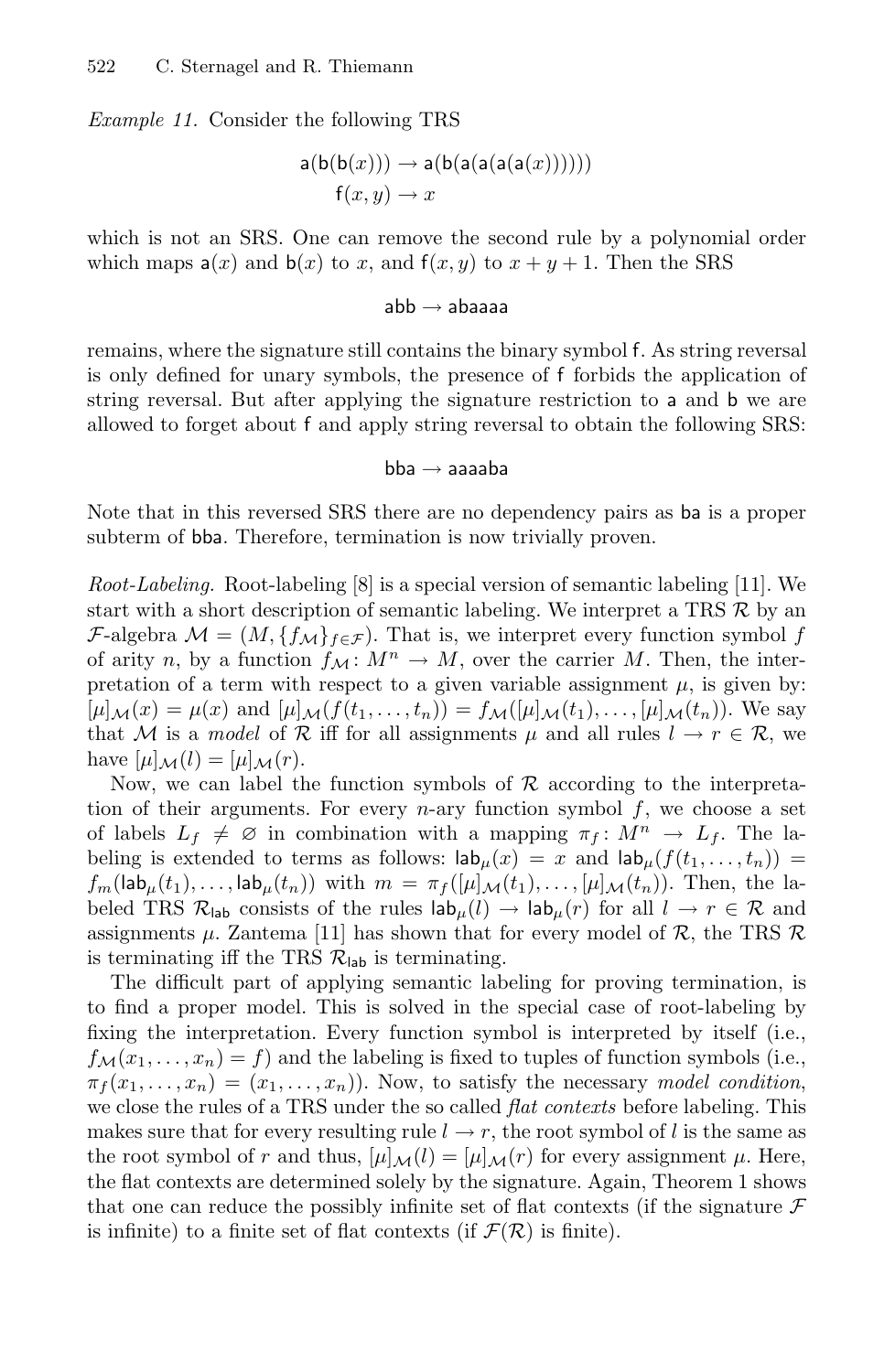*Example 12.* Consider the TRS  $\{a(b(x)) \rightarrow b(a(a(x)))\}$ . This yields the set of flat contexts  ${a(\Box), b(\Box)}$ . After closing the TRS under flat contexts we obtain the two rules  $\{a(a(b(x))) \rightarrow a(b(a(a(x))))$ ,  $b(a(b(x))) \rightarrow b(b(a(a(x))))\}$ .<sup>3</sup> Now, root-labeling results in the following labeled TRS:

$$
a_{a}(a_{b}(b_{a}(x))) \rightarrow a_{b}(b_{a}(a_{a}(a_{a}(x))))
$$
  
\n
$$
a_{a}(a_{b}(b_{b}(x))) \rightarrow a_{b}(b_{a}(a_{a}(a_{b}(x))))
$$
  
\n
$$
b_{a}(a_{b}(b_{a}(x))) \rightarrow b_{b}(b_{a}(a_{a}(a_{a}(x))))
$$
  
\n
$$
b_{a}(a_{b}(b_{b}(x))) \rightarrow b_{b}(b_{a}(a_{a}(a_{b}(x))))
$$

The advantage of root-labeling or semantic labeling is that afterwards one can distinguish different occurrences of symbols as they might have different labels. For example, the last but one symbols of the left- and right-hand sides are  $a_{\rm b}$  and aa, respectively, whereas in the original TRS these symbols were just a and could not be distinguished. That such a distinction can be helpful is demonstrated in several examples [8,11].

Note that root-labeling is also applied in the DP setting. Here, Lemma 8 can be used to show that it suffices to build the flat contexts w.r.t. the signature of the given DP problem.

However, many termination tools base their termination analysis on DPs where always minimal chains are considered. The reason to work with minimal chains is that many powerful termination techniques are only sound when regarding minimal chains [4,9].

Unfortunately, when trying to lift Lemma 8 to minimal chains, we figured out that this is impossible. It is easy to show that cleaning terms might introduce nontermination if non-left-linear rules are present. For example if a and b are not in the signature and there is a rule  $f(x, x) \rightarrow f(x, x)$ , then this rule cannot be applied on  $f(a, b)$ . However, it is applicable on the cleaned term  $f(z, z)$ .

Moreover, we even found a counter-example where there is an infinite minimal  $(\mathcal{P}, \mathcal{R})$ -chain, but no infinite minimal  $(\mathcal{P}, \mathcal{R})$ -chain if only terms over  $\mathcal{F}(\mathcal{P} \cup \mathcal{R})$ may be used. Hence, there cannot be any function that transforms an infinite minimal  $(\mathcal{P}, \mathcal{R})$ -chain over an arbitrary signature into an infinite minimal chain which only contains terms over  $\mathcal{F}(\mathcal{P}\cup\mathcal{R})$ . In other words, Lemma 8 does not hold if one would replace infinite chains by minimal infinite chains.

*Example 13 (Restricting the signature to* F(P∪R) *is unsound for minimal chains).* To present a counter-example we give a "termination proof" for a nonterminating TRS where the only unsound step is the signature restriction to the signature of the current DP problem. Here, we make use of the DP-framework [4] in which one proves termination by simplifying the initial DP problems by termination techniques until one obtains a DP problem that does not admit an

<sup>&</sup>lt;sup>3</sup> If the signature would be larger, e.g., if there would be an additional ternary symbol c, then the flat contexts would include  $\{\mathsf{c}(\Box, x_2, x_3), \mathsf{c}(x_1, \Box, x_3), \mathsf{c}(x_1, x_2, \Box)\}\$  and for each of these contexts one would get another rule. Hence, the signature restriction is essential to get few flat contexts and therefore small systems.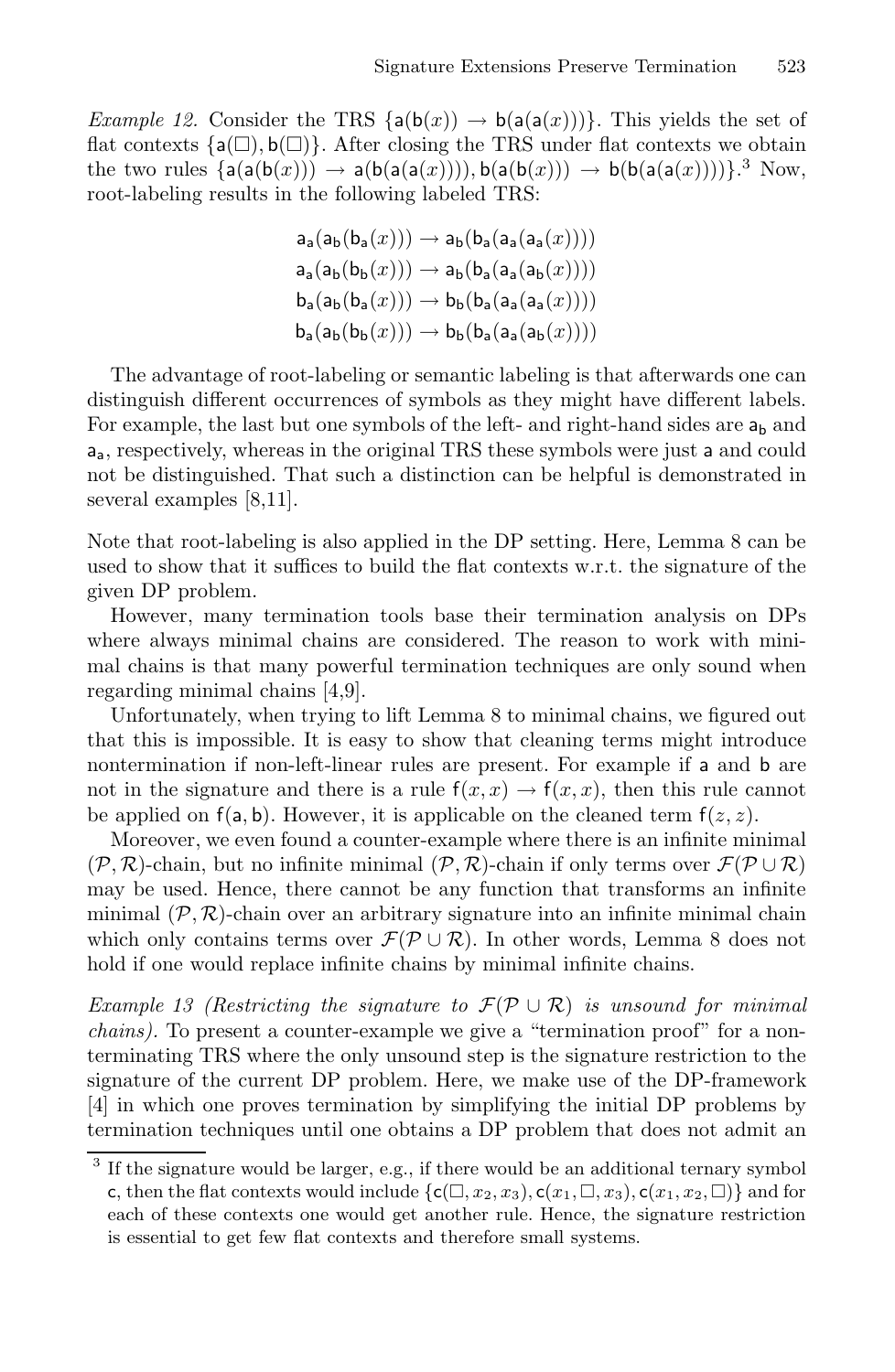infinite minimal chain. For soundness it is only required that whenever  $(\mathcal{P}, \mathcal{R})$ is simplified to  $(\mathcal{P}', \mathcal{R}')$  then an infinite minimal  $(\mathcal{P}, \mathcal{R})$ -chain must imply the existence of an infinite minimal  $(\mathcal{P}', \mathcal{R}')$ -chain.

So, let  $R$  be the following nonterminating TRS.

$$
g(f(x, y, x', z, z, u)) \rightarrow g(f(x, y, x, x, y, h(y, x')))
$$
\n
$$
a \rightarrow b
$$
\n
$$
a \rightarrow c
$$
\n
$$
h(x, x) \rightarrow h(x, x)
$$
\n
$$
h(a, x) \rightarrow h(x, x)
$$
\n
$$
h(b, x) \rightarrow h(x, x)
$$
\n
$$
h(c, x) \rightarrow h(x, x)
$$
\n
$$
h(c, x) \rightarrow h(x, x)
$$
\n
$$
h(f(x_1, x_2), x) \rightarrow h(x, x)
$$
\n
$$
h(f(x_1, \ldots, x_6), x) \rightarrow h(x, x)
$$

The initial DP problem  $(DP(\mathcal{R}), \mathcal{R})$  can be simplified to  $(\mathcal{P}, \mathcal{R})$  where  $\mathcal{P} =$  $\{\mathsf{G}(\mathsf{f}(x,y,x',z,z,u)) \to \mathsf{G}(\mathsf{f}(x,y,x,x,y,\mathsf{h}(y,x')))\}.$  The reason is that there is a minimal infinite  $(\mathcal{P}, \mathcal{R})$ -chain: choose every  $s_i$  and  $t_i$  to be the left-hand side and right-hand side of the only rule in P, respectively. Further, choose  $\sigma_i = \sigma$ for  $\sigma(x) = g(a), \sigma(y) = \sigma(z) = g(b), \sigma(x') = g(c), \text{ and } \sigma(u) = h(g(b), g(c)).$ 

Note that this chain is also a minimal  $(\mathcal{P}, \mathcal{R}')$ -chain where  $\mathcal{R}'$  is like  $\mathcal{R}$  but without the  $g(\dots) \to g(\dots)$ -rule. Thus,  $(\mathcal{P}, \mathcal{R})$  can be simplified to  $(\mathcal{P}, \mathcal{R}')$ .

Using the argument filter processor  $[9,$  Theorem 4.37, it is shown that there also is an infinite minimal chain when collapsing G to its first argument. Hence, the same substitution  $\sigma$  can be used to obtain an infinite minimal chain for the DP problem  $(\mathcal{P}', \mathcal{R}')$  where  $\mathcal{P}' = \{f(x, y, x', z, z, u) \rightarrow f(x, y, x, x, y, h(y, x'))\}.$ 

Now, if it would be sound to restrict the signature of  $(\mathcal{P}', \mathcal{R}')$  to  $\mathcal{F}(\mathcal{P}' \cup \mathcal{R}') =$  $\{a, b, c, f, h\}$  then we can conclude termination. The reason is that over this signature there are no infinite minimal  $(\mathcal{P}', \mathcal{R}')$ -chains anymore.

We prove this last statement by contradiction. Suppose there is an infinite minimal  $(\mathcal{P}', \mathcal{R}')$ -chain over **s**, **t**, and  $\boldsymbol{\delta}$ , where  $\boldsymbol{\delta}_i$  instantiates all variables by terms over  $\mathcal{F}(\mathcal{P}' \cup \mathcal{R}')$ ,  $\mathbf{s}_i = f(x, y, x', z, z, u)$ , and  $\mathbf{t}_i = f(x, y, x, x, y, h(y, x'))$ , for all *i*.  $\delta_i$ . Then all  $\mathbf{t}_i \delta_i$  are terminating w.r.t.  $\mathcal{R}'$ . Hence,  $\delta_1(y)$  must be a variable (otherwise,  $h(y, x')\delta_1$  would not be terminating due to the six h-rules of  $\mathcal{R}'$ ). Moreover, by using that  $\delta_1(y)$  is a variable, the derivation  $\mathbf{t}_1 \delta_1 \rightarrow_{\mathcal{R}}^* s_2 \delta_2$  shows that  $\delta_1(y) = \delta_2(y)$  and  $\delta_1(y) = \delta_2(z)$ . Note that since  $\mathcal{R}'$  is not collapsing, whenever a term rewrites to a variable then the term must be identical to the variable. Hence, since  $\delta_2(z)$  is a variable and  $\delta_1(x) \to_{\mathcal{R}}^* \delta_2(z)$  we obtain  $\delta_1(x) =$  $\boldsymbol{\delta}_2(z)$  and for a similar reason we obtain  $\boldsymbol{\delta}_1(x) = \boldsymbol{\delta}_2(x')$ . In total, we can conclude  $\delta_2(y) = \delta_2(x')$ . This finally yields a contradiction as there is the nonterminating subterm  $h(y, x')\delta_2 = h(\delta_2(y), \delta_2(y)).$ 

The consequences are severe: termination proofs relying upon techniques that require minimal chains and also use signature restrictions are unsound without further restrictions.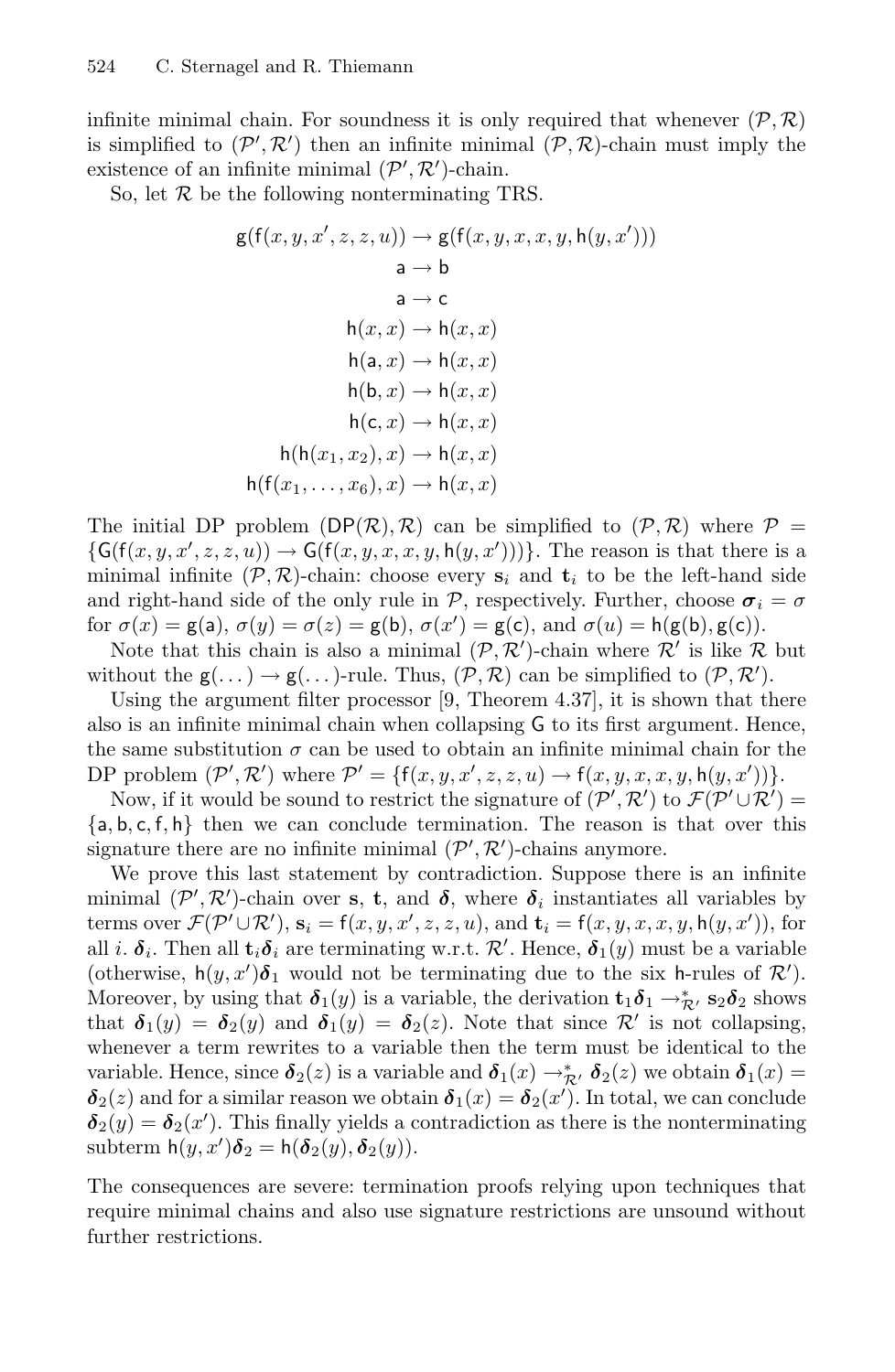And indeed, for the technique of root-labeling—which performs a signature restriction within the soundness proof—we were able to construct a counterexample which refutes the main theorem for root-labeling with DPs.

*Example 14 (Root-labeling is unsound for minimal chains).* We use a similar TRS as in Example 13 to show the problem of root-labeling with minimal chains. Let  $R$  consist of the following rules.

$$
g(f(x, y, x', z, z, u)) \rightarrow g(f(x, y, x, x, y, h(y, x')))
$$
  
\n
$$
a \rightarrow b
$$
  
\n
$$
a \rightarrow c
$$
  
\n
$$
h(x, x) \rightarrow h(x, x)
$$
  
\n
$$
h(a, x) \rightarrow h(x, x)
$$
  
\n
$$
h(x, a) \rightarrow h(x, x)
$$
  
\n
$$
f(x_1, \ldots, a, \ldots, x_5) \rightarrow f(x_1, \ldots, a, \ldots, x_5)
$$

Here, the last rule represents 6 rules where the a can be at any position.

We again can simplify the initial DP-problem  $(DP(\mathcal{R}), \mathcal{R})$  to  $(\mathcal{P}, \mathcal{R})$  for the same  $\mathcal{P} = \{ \mathsf{G}(\mathsf{f}(x,y,x',z,z,u)) \to \mathsf{G}(\mathsf{f}(x,y,x,x,y,\mathsf{h}(y,x'))) \}$  that we had in the previous example. The reason is again that there is an infinite minimal chain by choosing  $\sigma_i = \sigma$  for  $\sigma(x) = g(a), \sigma(y) = \sigma(z) = g(b), \sigma(x') = g(c)$ , and  $\sigma(u) = h(g(b), g(c)).$ 

Note that by using this substitution we also get an infinite minimal  $(\mathcal{P}, \mathcal{R}')$ chain where  $\mathcal{R}' = \mathcal{R} \setminus \{ \mathsf{g}(\ldots) \to \mathsf{g}(\ldots) \}.$  Hence, it is sound to simplify  $(\mathcal{P}, \mathcal{R})$ to  $(\mathcal{P},\mathcal{R}^{\prime}).$ 

Now, in [8, proofs of Lemmas 13 and 17] it is wrongly stated<sup>4</sup> that for this example, *w.l.o.g. one can restrict to substitutions over the signature* {a, b, c, f, h}: With a similar reasoning as in Example 13 one can prove that there is no infinite minimal  $(\mathcal{P}, \mathcal{R}')$ -chain using this restricted class of substitutions. We further show in detail that Lemma 17 of [8] itself is wrong, not only its proof.

The result of Lemma 17 states that if there is an infinite minimal  $(\mathcal{P}, \mathcal{R}')$ chain then there also is an infinite minimal chain for the DP problem  $(\mathcal{P}', \mathcal{R}'')$ that is obtained by the flat context closure. In our example we obtain  $\mathcal{P}' =$  $\mathcal{P} \cup \{\mathsf{G}(\mathsf{a}) \to \mathsf{G}(\mathsf{b}), \mathsf{G}(\mathsf{a}) \to \mathsf{G}(\mathsf{c})\} \, \, \text{and} \, \, \mathcal{R}'' = (\mathcal{R}' \setminus \{\mathsf{a} \to \mathsf{b}, \mathsf{a} \to \mathsf{c}\}) \cup \mathcal{R}''' \, \, \text{where}$  $\mathcal{R}^{\prime\prime\prime}$  consists of the following rules:

$$
h(a, x) \rightarrow h(b, x)
$$
  
\n
$$
h(a, x) \rightarrow h(c, x)
$$
  
\n
$$
h(x, a) \rightarrow h(x, b)
$$
  
\n
$$
h(x, a) \rightarrow h(x, c)
$$
  
\n
$$
f(x_1, \dots, a, \dots, x_5) \rightarrow f(x_1, \dots, b, \dots, x_5)
$$
  
\n
$$
f(x_1, \dots, a, \dots, x_5) \rightarrow f(x_1, \dots, c, \dots, x_5)
$$

<sup>&</sup>lt;sup>4</sup> In detail, in [8] our upcoming Lemma 17 is used without the requirement of leftlinearity.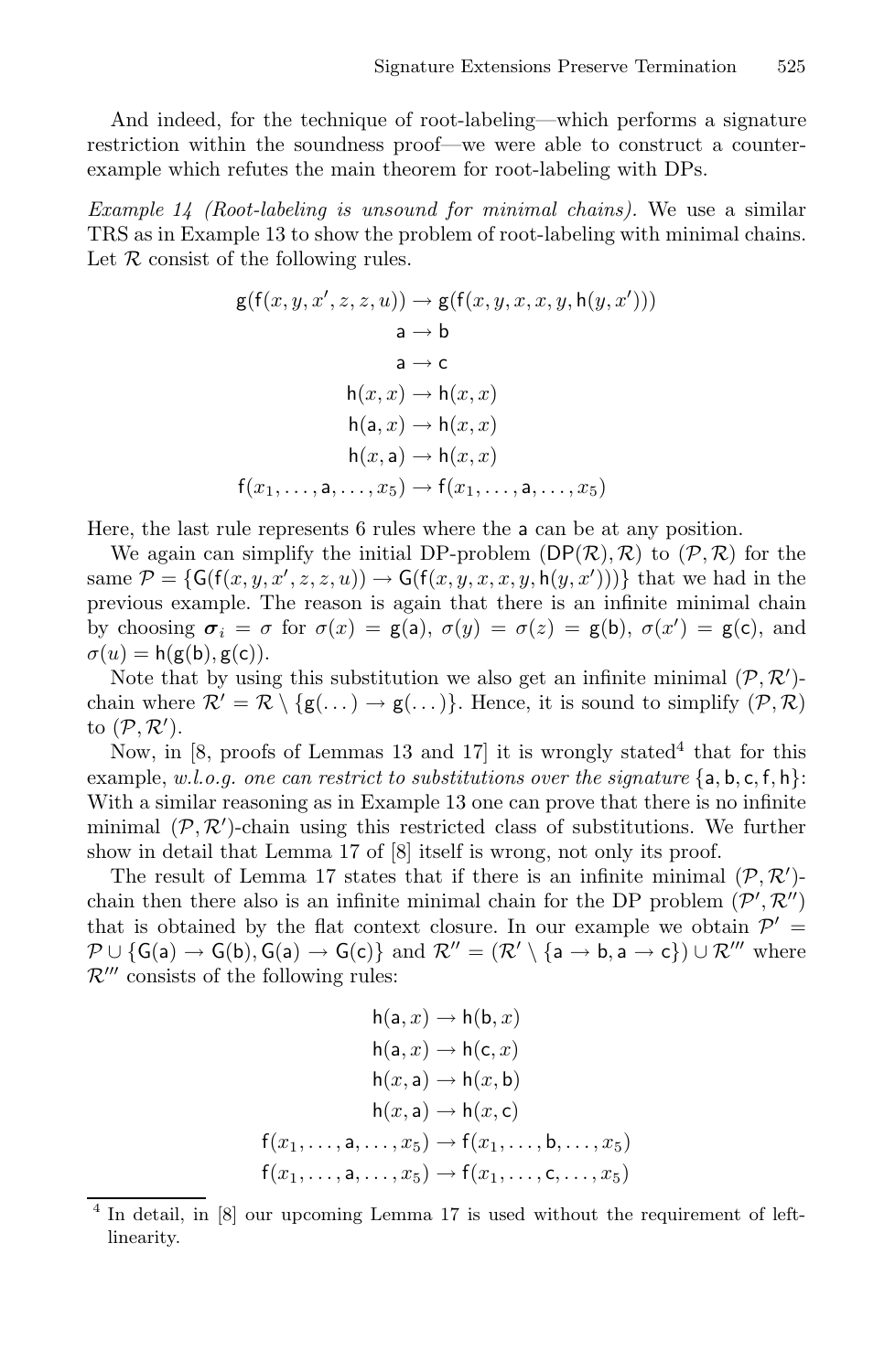We show that for this DP problem  $(\mathcal{P}', \mathcal{R}'')$  there are no infinite minimal chains anymore. So, if Lemma 17 of [8] would be sound, we could wrongly "prove" termination of R. Again, we assume there is an infinite minimal  $(\mathcal{P}', \mathcal{R}'')$ -chain where  $\delta_i$  are the corresponding substitutions and where we do not even restrict the signature of any  $\delta_i$ . Obviously, all  $(s_i, t_i)$  are taken from P and not from one of the additional rules in  $\mathcal{P}'$ . Since every left-hand side of  $\mathcal{R}''$  also is a left-hand side of a nonterminating rule in  $\mathcal{R}''$ , we know that every terminating term w.r.t.  $\mathcal{R}''$  is also a normal form w.r.t.  $\mathcal{R}''$ . Hence, from  $\mathbf{t}_1 \delta_1 \rightarrow_{\mathcal{R}''}^* \mathbf{s}_2 \delta_2$ we conclude  $\mathbf{t}_1 \delta_1 = \mathbf{s}_2 \delta_2$ . Thus,  $\delta_2(x') = \delta_1(x) = \delta_2(z) = \delta_1(y) = \delta_2(y)$ . Therefore, we obtain the nonterminating subterm  $h(y, x')\delta_2 = h(\delta_2(y), \delta_2(y))$ which is a contradiction to the minimality of the chain.

To conclude, the current applications of root-labeling in termination tools which rely upon DPs with minimal chains are wrong for two reasons: first, one cannot restrict the signature to the implicit signature of the given DP-problem, and second, root-labeling is unsound in the DP setting with minimal chains.

However, for signature restrictions in combination with minimal chains we were able to prove soundness, provided that the TRS  $\mathcal R$  of a DP problem  $(\mathcal P,\mathcal R)$ is left-linear.

#### **Lemma 15 (Signature Restrictions for Minimal Chains)**

left\_linear  $\mathcal{R}$   $\Longrightarrow$  $\mathcal{F}(\mathcal{P}, \mathcal{R}) \subseteq \mathcal{F} \Longrightarrow$  min\_ichain  $(\mathcal{P}, \mathcal{R})$  s t  $\sigma \Longrightarrow$  min\_ichain  $(\mathcal{P}, \mathcal{R})$  s t  $\llbracket \sigma \rrbracket_{\mathcal{F}}$ 

The proof of Lemma 15 is similar to the proof of Lemma 8. The only missing step is to prove that left-linearity ensures that cleaning does not introduce nontermination.

#### **Lemma 16 (Cleaning of Left-Linear TRSs Preservers** SN**)**

- *1.* left\_linear  $\mathcal{R} \implies \mathcal{F}(\mathcal{R}) \subseteq \mathcal{F} \implies SN_{\mathcal{R}}(s) \implies [s]_{\mathcal{F}} \to_{\mathcal{R}} t \implies \exists u. [u]_{\mathcal{F}} = t$  $∧ s → R$  *u*
- 2. left\_linear  $\mathcal{R} \Longrightarrow \mathcal{F}(\mathcal{R}) \subseteq \mathcal{F} \Longrightarrow \mathsf{SN}_{\mathcal{R}}(s) \Longrightarrow \mathsf{SN}_{\mathcal{R}}(\llbracket s \rrbracket_{\mathcal{F}})$
- *Proof.* 1. We prove this fact via induction over s. In the base case, s is a variable. Then we have the rewrite step  $s \to \mathcal{R}$  t, since cleaning does not change variables. But then, there is a variable left-hand side, implying that  $\mathcal R$  is not terminating and thus contradicting  $\mathsf{SN}_{\mathcal R}(s)$ .

In the step case we have  $s = f(\vec{s})$ . Now, we proceed by a case distinction. If  $(f, |\vec{s}|) \notin \mathcal{F}$  then cleaning will transform s into the variable z. Again, there would be a variable left-hand side, contradicting strong normalization of s. Thus,  $(f, |\vec{s}|) \in \mathcal{F}$ . Hence,  $f(map \parallel \,]_{\mathcal{F}} \vec{s}$   $\rightarrow \mathcal{F}$  *t*. If this is a non-root step, the result follows from the induction hypothesis. Otherwise, this is a root rewrite step. Thus we obtain a rule  $(l, r) \in \mathcal{R}$  and a substitution  $\sigma$ , such that,  $[[f(\vec{s}\vec{s})]]_{\mathcal{F}} = l\sigma$  and  $r\sigma = t$ . Additionally, we know that this rule is left-linear and that its left-hand side is well-formed. It can be shown that this implies the existence of a substitution  $\tau$ , such that,  $[\![\tau_{\text{Var}(l)}]\!]_{\mathcal{F}} = \sigma|_{\text{Var}(l)}$ and  $f(\vec{s}) = l\tau$  (we omit the rather technical proof). Here,  $\sigma|_V$  denotes the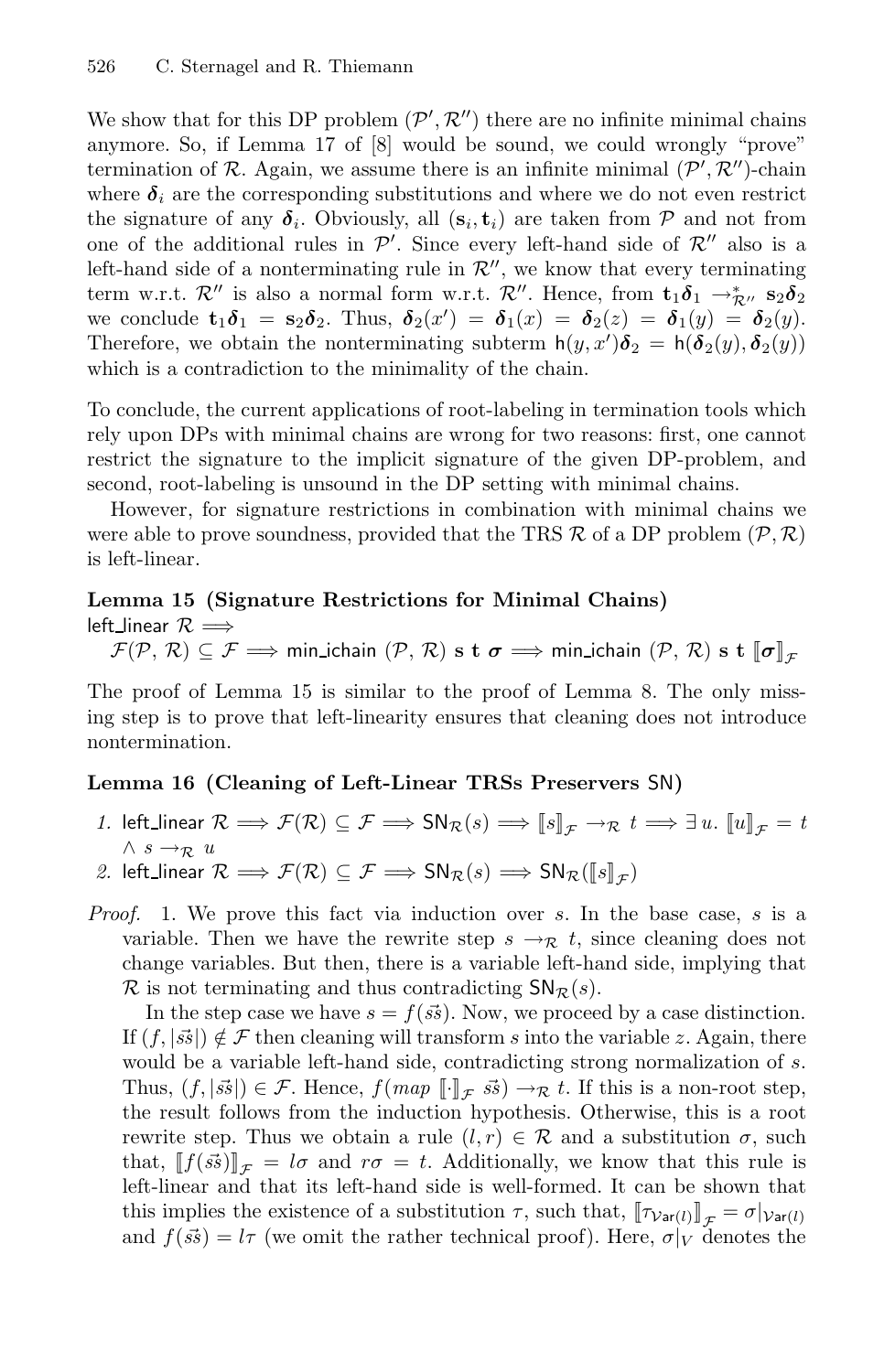restriction of a substitution  $\sigma$  to a set of variables V, i.e., all variables that are not in V, are no longer modified by the restricted substitution. Then  $[\![\tau\tau]\!]_{\mathcal{F}} = [\![\tau]\!]_{\mathcal{F}} [\![\tau]\!]_{\mathcal{F}} = r[\![\tau_{\mathcal{V}\text{ar}(l)}]\!]_{\mathcal{F}} = r\sigma|_{\mathcal{V}\text{ar}(l)} = r\sigma = t \text{ and } s = f(s\bar{s}) =$  $l\tau \rightarrow_{\mathcal{R}} r\tau$ . Here, we needed to use the property  $\mathcal{V}\text{ar}(r) \subseteq \mathcal{V}\text{ar}(l)$ , which must be valid since otherwise  $\mathsf{SN}_{\mathcal{R}}(s)$  does not hold.

2. Assume that  $\llbracket s \rrbracket_{\mathcal{F}}$  is not terminating. Thus, there is an infinite sequence of  $\mathcal{R}$ -steps, starting from  $\llbracket s \rrbracket_{\mathcal{F}}$ . By iteratively applying the previous result, we obtain an infinite  $\mathcal{R}$ -sequence starting at s.

We were also able to formally show that the signature restriction that is done in root-labeling (which is exactly the upcoming Lemma 17 without the requirement of left-linearity) is sound for minimal chains with the requirement of left-linearity. Hence, with the following lemma one can repair the paper proofs of [8, Lemmas 13 and 17] by demanding left-linearity. Essentially, the lemma states that one can restrict to the symbols that occur below the root in  $\mathcal{P}(\mathcal{F}_{\geq \epsilon}(\mathcal{P}))$ , together with the symbols of  $R$ , under the additional assumption that neither left-hand sides nor right-hand sides of  $P$  are variables and the roots of  $P$  are not defined in R.

### **Lemma 17 (Signature Restrictions Ignoring Roots)**

left\_linear  $\mathcal{R}$   $\Longrightarrow$ 

 $\mathcal{F}_{>\epsilon}(\mathcal{P}) \cup \mathcal{F}(\mathcal{R}) \subseteq \mathcal{F} \Longrightarrow$  $\forall s \ t. (s, t) \in \mathcal{P} \longrightarrow s \notin \mathcal{V}$ ar ∧  $t \notin \mathcal{V}$ ar ∧ ¬ root $(t) \in \mathcal{D}(\mathcal{R}) \Longrightarrow$  $min\_ichain (\mathcal{P}, \mathcal{R}) \text{ s t } \sigma \Longrightarrow min\_ichain (\mathcal{P}, \mathcal{R}) \text{ s t } \llbracket \sigma \rrbracket_{\mathcal{F}}$ 

The lemma is proven in the same way as Lemma 15, except that one only applies cleaning strictly below the root. By cleaning below the root one can also proof a variant of Lemma 17 where minimal chains are replaced by arbitrary chains, and where left-linearity is no longer required.<sup>5</sup>

Using Lemma 17 and the original proofs of [8] it is shown that root-labeling is sound in combination with minimal chains if we restrict to left-linear  $\mathcal{R}$ components. Hence, the main example of [8, Touzet's SRS] is still working, since it applies root-labeling on a DP problem with left-linear  $\mathcal{R}$ .

# **6 Conclusion**

We presented an alternative, and more importantly, the first mechanized proof of the fact that termination is preserved under signature extensions. We have also shown that signature extensions are possible when using DPs, but only if one considers arbitrary chains or left-linear TRSs. For minimal chains we have given a counterexample which shows that for non-left-linear TRSs one cannot restrict to the signature of the current DP problem.

We believe these results to be interesting in their own. However, we developed these results with a certain goal in mind. In the end we want to apply our

<sup>5</sup> However, one needs the additional requirement that left-hand sides of *<sup>R</sup>* are not variables, which in Lemma 17 follows from the minimality of the chain.